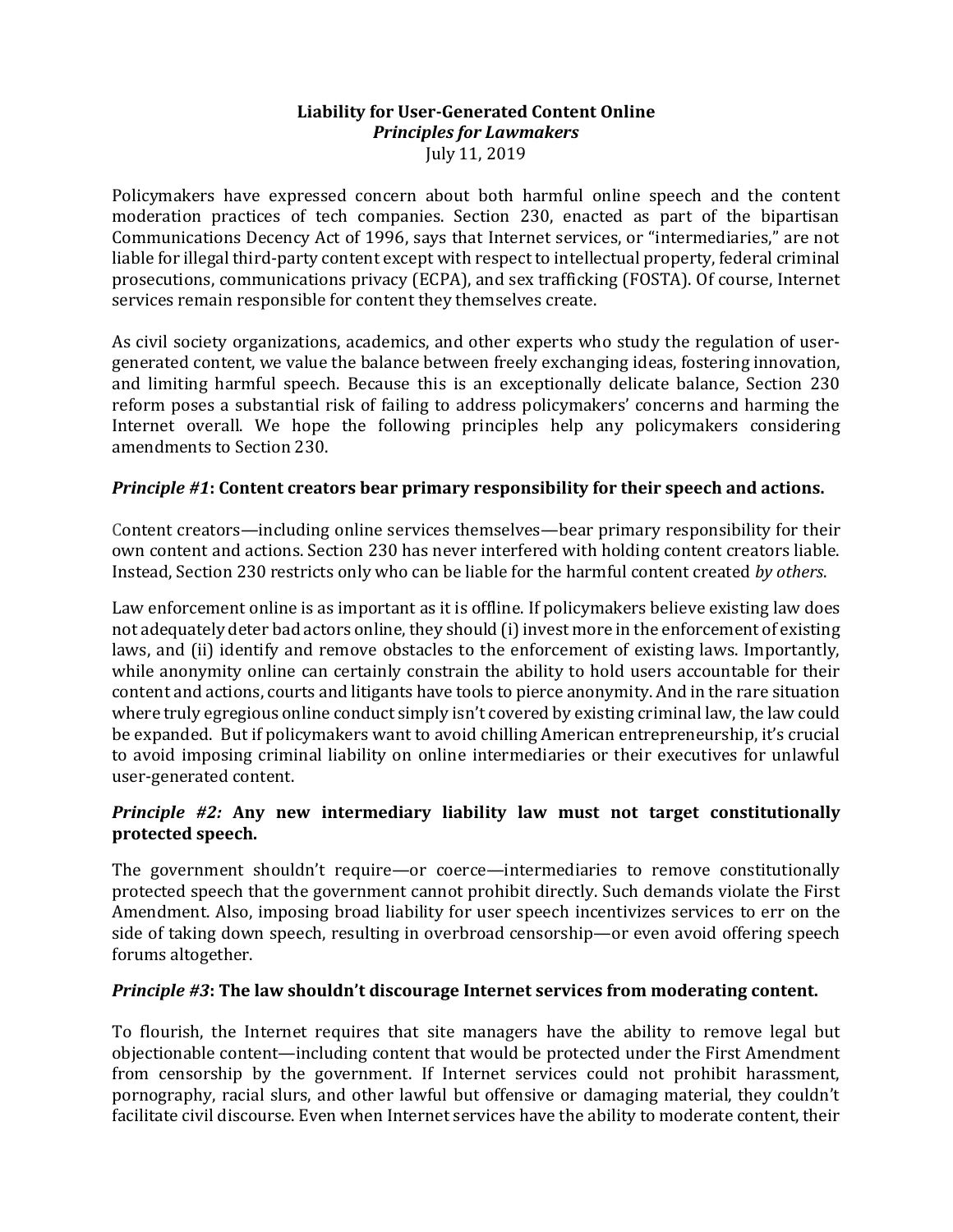moderation efforts will always be imperfect given the vast scale of even relatively small sites and the speed with which content is posted. Section 230 ensures that Internet services can carry out this socially beneficial but error-prone work without exposing themselves to increased liability; penalizing them for imperfect content moderation or second-guessing their decision-making will only discourage them from trying in the first place. This vital principle should remain intact.

## *Principle #4***: Section 230 does not, and should not, require "neutrality."**

Publishing third-party content online never can be "neutral."<sup>1</sup> Indeed, every publication decision will necessarily prioritize some content at the expense of other content. Even an "objective" approach, such as presenting content in reverse chronological order, isn't *neutral* because it prioritizes recency over other values. By protecting the prioritization, de-prioritization, and removal of content, Section 230 provides Internet services with the legal certainty they need to do the socially beneficial work of minimizing harmful content.

## *Principle #5***: We need a uniform national legal standard.**

Most Internet services cannot publish content on a state-by-state basis, so state-by-state variations in liability would force compliance with the most restrictive legal standard. In its current form, Section 230 prevents this dilemma by setting a consistent national standard which includes potential liability under the uniform body of federal criminal law. Internet services, especially smaller companies and new entrants, would find it difficult, if not impossible, to manage the costs and legal risks of facing potential liability under state civil law, or of bearing the risk of prosecution under state criminal law.

### *Principle #6***: We must continue to promote innovation on the Internet.**

Section 230 encourages innovation in Internet services, especially by smaller services and startups who most need protection from potentially crushing liability. The law must continue to protect intermediaries not merely from liability, but from having to defend against excessive, often-meritless suits—what one court called "death by ten thousand duck-bites." Without such protection, compliance, implementation, and litigation costs could strangle smaller companies even before they emerge, while larger, incumbent technology companies would be much better positioned to absorb these costs. Any amendment to Section 230 that is calibrated to what *might*  be possible for the Internet giants will necessarily *mis-*calibrate the law for smaller services.

## *Principle #7***: Section 230 should apply equally across a broad spectrum of online services.**

Section 230 applies to services that users never interact with directly. The further removed an Internet service—such as a DDOS protection provider or domain name registrar—is from an offending user's content or actions, the more blunt its tools to combat objectionable content become. Unlike social media companies or other user-facing services, infrastructure providers cannot take measures like removing individual posts or comments. Instead, they can only shutter entire sites or services, thus risking significant collateral damage to inoffensive or harmless content. Requirements drafted with user-facing services in mind will likely not work for these non-user-facing services.

 $\overline{a}$ 

 $1$  We are addressing neutrality only in content publishing. "Net neutrality," or discrimination by Internet access providers, is beyond the scope of these principles.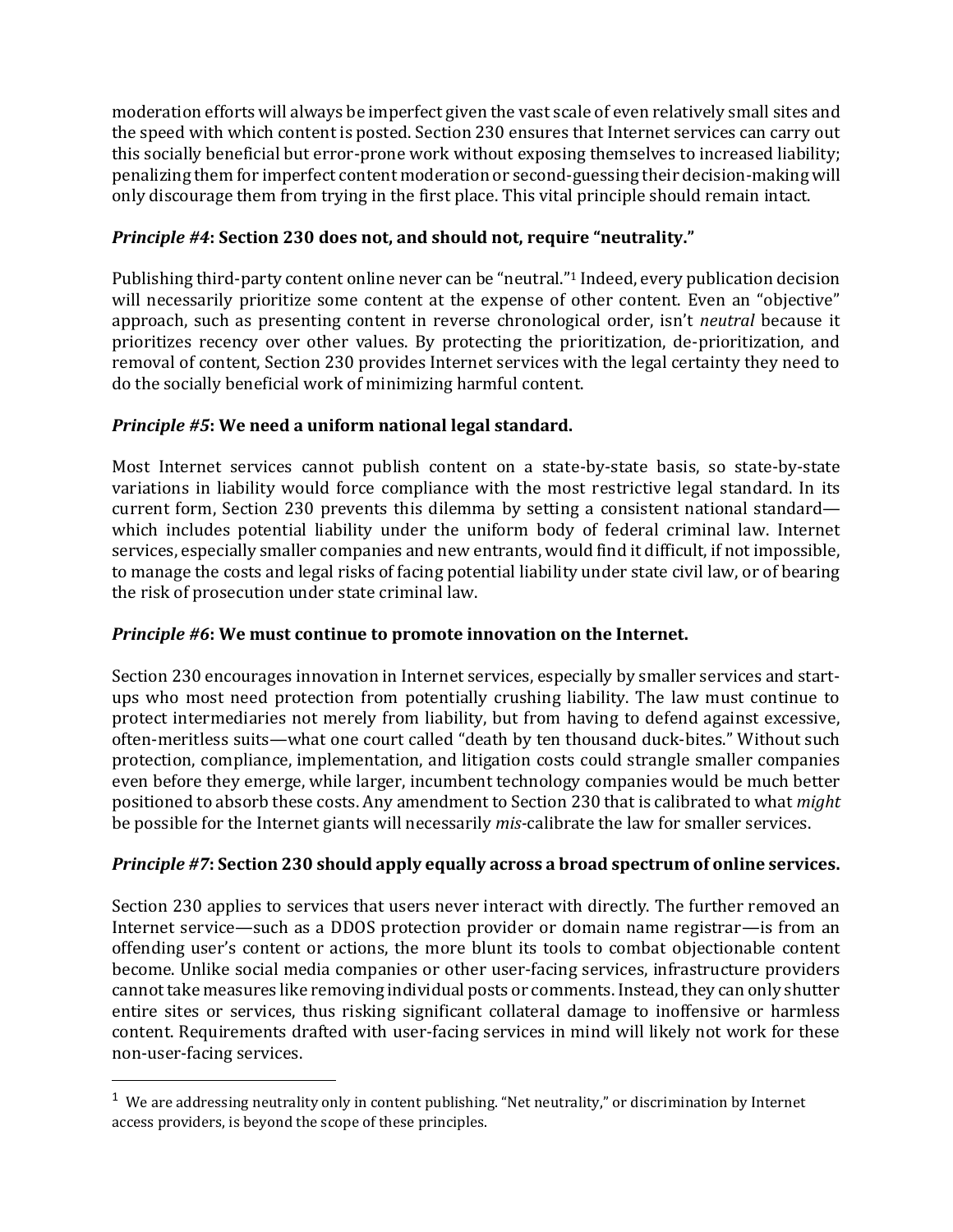# **Individual Signatories**

*Affiliations are for identification purposes only*

- 1. Prof. Susan Ariel Aaronson, Elliott School of International Affairs, George Washington University
- 2. Prof. Enrique Armijo, Elon University School of Law
- 3. Prof. Thomas C. Arthur, Emory University School of Law
- 4. Farzaneh Badiei, Internet Governance Project, Georgia Institute of Technology (research associate)
- 5. Prof. Derek Bambauer, University of Arizona James E. Rogers College of Law
- 6. Prof. Jane Bambauer, University of Arizona James E. Rogers College of Law
- 7. Prof. Annemarie Bridy, University of Idaho College of Law
- 8. Prof. Anupam Chander, Georgetown Law
- 9. Lydia de la Torre, Santa Clara University School of Law (fellow)
- 10. Prof. Sean Flynn, American University Washington College of Law
- 11. Prof. Brian L. Frye, University of Kentucky College of Law
- 12. Prof. Elizabeth Townsend Gard, Tulane Law School
- 13. Prof. Jim Gibson, University of Richmond, T. C. Williams School of Law
- 14. Prof. Eric Goldman, Santa Clara University School of Law
- 15. Prof. Edina Harbinja, Aston University UK
- 16. Prof. Gus Hurwitz, University of Nebraska College of Law
- 17. Prof. Michael Jacobs, DePaul University College of Law (emeritus)
- 18. Daphne Keller, Stanford Center for Internet and Society
- 19. Christopher Koopman, Center for Growth and Opportunity, Utah State University
- 20. Brenden Kuerbis, Georgia Institute of Technology, School of Public Policy (researcher)
- 21. Prof. Thomas Lambert, University of Missouri School of Law
- 22. Prof. Stacey M. Lantagne, University of Mississippi School of Law
- 23. Prof. Sarah E. Lageson, Rutgers University-Newark School of Criminal Justice
- 24. Prof. Jyh-An Lee, The Chinese University of Hong Kong
- 25. Prof. Mark A. Lemley, Stanford Law School
- 26. Thomas M. Lenard, Senior Fellow and President Emeritus, Technology Policy Institute
- 27. Prof. David Levine, Elon University School of Law
- 28. Prof. Yvette Joy Liebesman, Saint Louis University School of Law
- 29. Yong Liu, Hebei Academy of Social Sciences (researcher)
- 30. Prof. Katja Weckstrom Lindroos UEF Law School, University of Eastern Finland
- 31. Prof. John Lopatka, Penn State Law
- 32. Prof. Daniel A. Lyons, Boston College Law School
- 33. Geoffrey A. Manne, President, International Center for Law & Economics; Distinguished Fellow, Northwestern University Center on Law, Business & Government
- 34. Prof. Stephen McJohn, Suffolk University Law School
- 35. David Morar, Elliott School of International Affairs, George Washington University (visiting scholar)
- 36. Prof. Frederick Mostert, The Dickson Poon School of Law, King's College London
- 37. Prof. Milton Mueller, Internet Governance Project, Georgia Institute of Technology
- 38. Prof. Ira S. Nathenson, St. Thomas University (Florida) School of Law
- 39. Prof. Christopher Newman, Antonin Scalia Law School at George Mason University
- 40. Prof. Fred Kennedy Nkusi, UNILAK
- 41. David G. Post, Beasley School of Law, Temple University (retired)
- 42. Prof. Betsy Rosenblatt, UC Davis School of Law (visitor)
- 43. Prof. John Rothchild, Wayne State University Law School